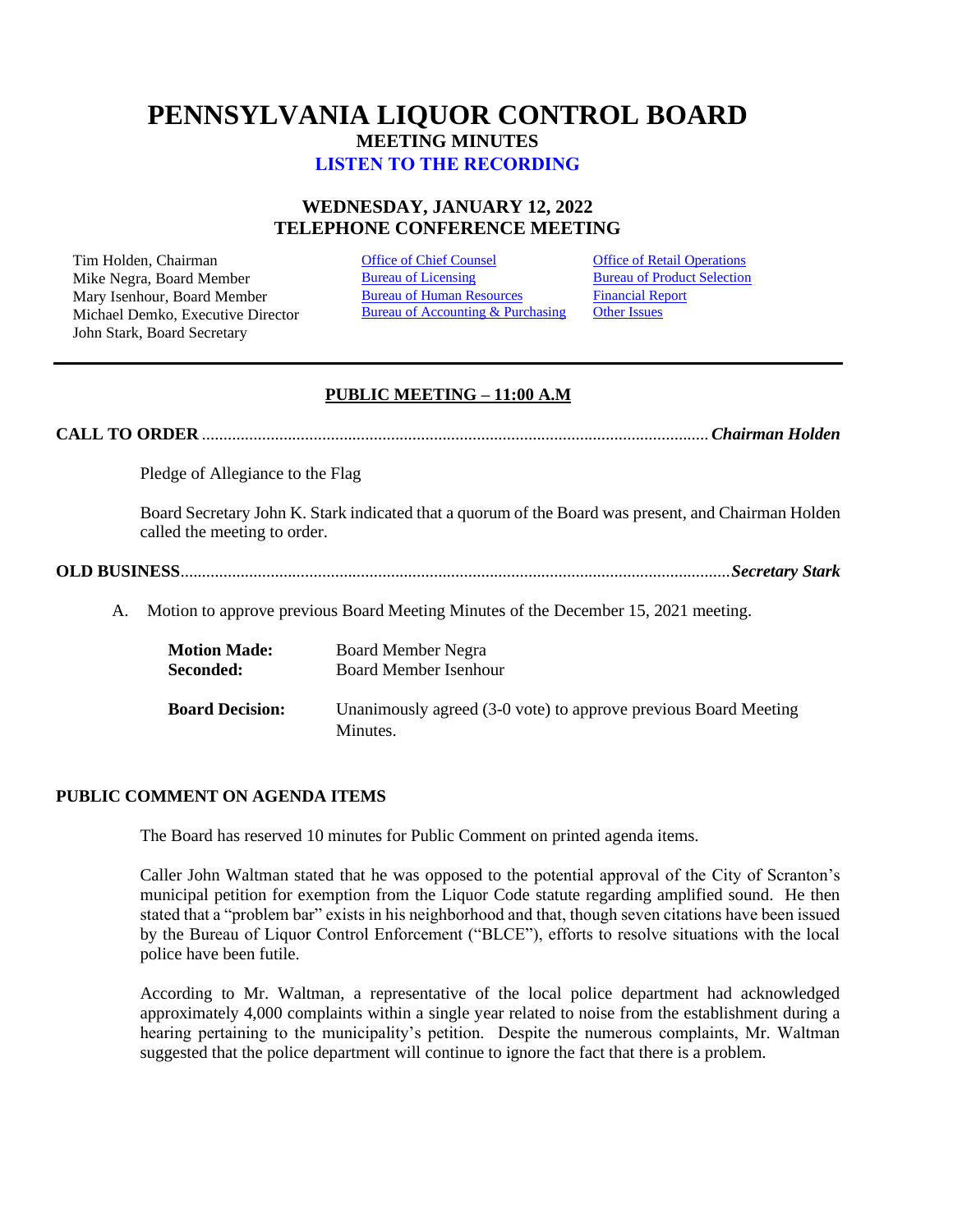Chairman Holden asked Mr. Waltman to confirm the identity of the licensee giving rise to the noise problems, and he subsequently explained that the Board's approval of the noise exemption would grant additional authority to the local police department and therefore be conducive to a resolution.

Chief Counsel Rodrigo Diaz then indicated that though the Board had yet to vote on the agenda item, the Board had indeed reviewed the hearing examiner's recommendation, the hearing transcript, and testimony from Mr. Waltman as well as city officials. He also affirmed that the Board was aware of Mr. Waltman's concerns and would have the authority to impose restrictions pertaining to the noise exemption (e.g., expiration after a certain period) should it be granted.

Board Member Negra requested clarification regarding how citations are issued when a noise exemption is effective, and Chief Counsel Diaz stated that a noise exemption generally gives a municipality exclusive authority to enforce noise restrictions based on a demonstrated ability to do so.

Caller Brent Davis then stated that he is a property owner in Scranton and a performer at the establishment related to Mr. Waltman's noise complaints. He indicated that one of his performances resulted in a citation but that he is currently very conscious of noise levels and suggested that Mr. Waltman's issues with the establishment may not be based on the actual circumstances.

## **NEW BUSINESS**

<span id="page-1-0"></span>*From the Office of Chief Counsel*...............................................................................*Rodrigo Diaz, Chief Counsel*

| (1) | <b>Evolutionary Culinary Concepts, LLC</b><br>440 Broad Street<br>Philadelphia, PA 19130<br>Liquor License No. R-4990<br>LID: 65527 |                                                           | Request for Rescission of Conditional<br>Licensing Agreement.      |  |
|-----|-------------------------------------------------------------------------------------------------------------------------------------|-----------------------------------------------------------|--------------------------------------------------------------------|--|
|     | <b>Motion Made:</b><br>Seconded:                                                                                                    | <b>Board Member Negra</b><br><b>Board Member Isenhour</b> |                                                                    |  |
|     | <b>Board Decision:</b>                                                                                                              | conditional licensing agreement.                          | Unanimously agreed (3-0 vote) to approve request for rescission of |  |
|     |                                                                                                                                     |                                                           |                                                                    |  |

| (2) | Pramukh Krupa 91, Inc.                 | Proposed Conditional Licensing     |
|-----|----------------------------------------|------------------------------------|
|     | 700 Front Street                       | Agreement to Allow for the Renewal |
|     | Freeland, Pennsylvania 18224-1902      | of the Liquor License.             |
|     | Restaurant Liquor License No. R-1768   |                                    |
|     | LID 67681                              |                                    |
|     | Docket No. 2021-11204 (Luzerne County) |                                    |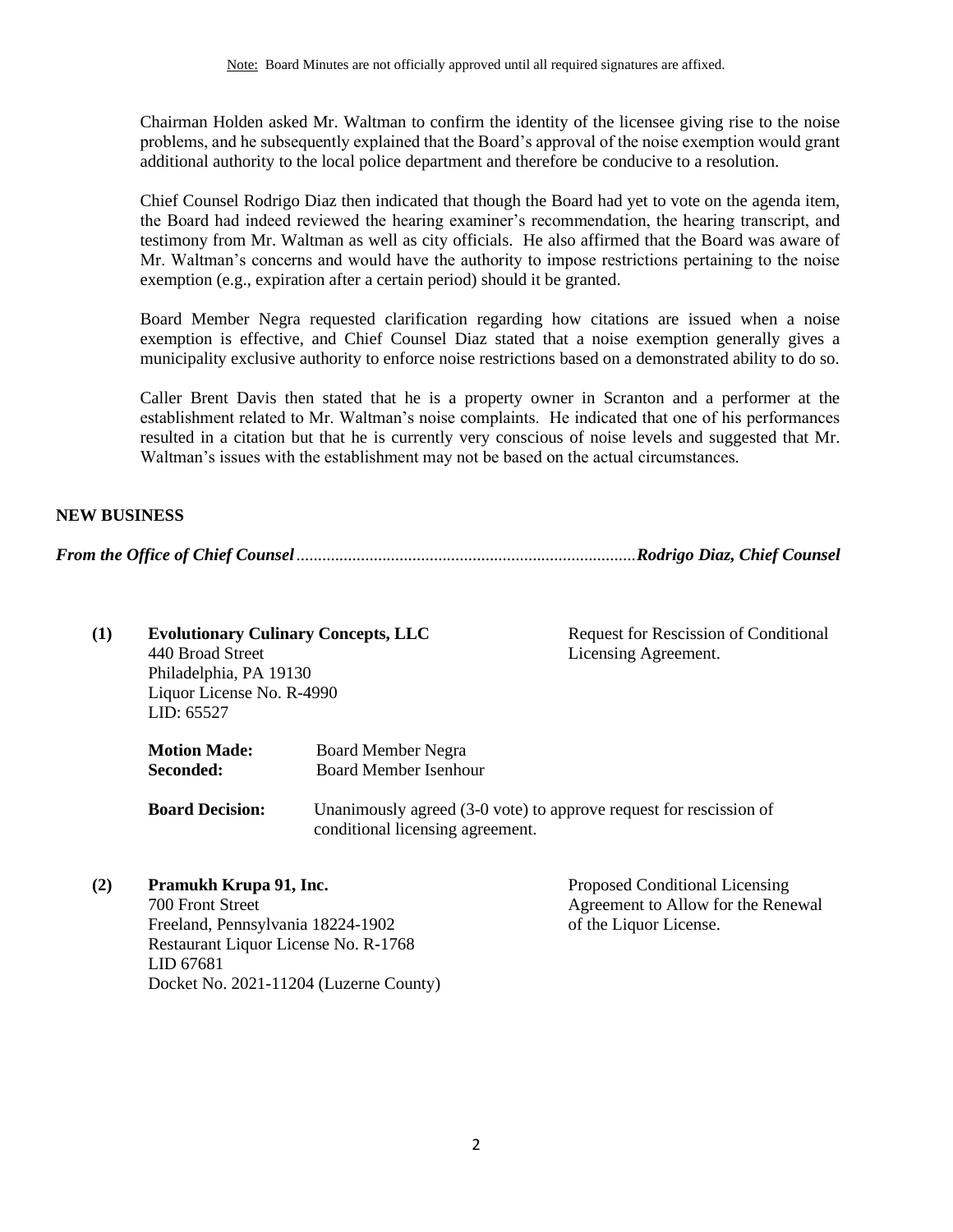|     | <b>Motion Made:</b><br>Seconded:             | <b>Board Member Negra</b><br><b>Board Member Isenhour</b> |                                                                                                   |
|-----|----------------------------------------------|-----------------------------------------------------------|---------------------------------------------------------------------------------------------------|
|     | <b>Board Decision:</b>                       | licensing agreement.                                      | Unanimously agreed (3-0 vote) to approve renewal with conditional                                 |
| (3) | <b>City of Scranton</b><br>Case No. 21-NE-21 |                                                           | Municipal Petition for Exemption from<br><b>Liquor Code Statute Regarding</b><br>Amplified Sound. |
|     | <b>Motion Made:</b><br>Seconded:             | <b>Board Member Negra</b><br><b>Board Member Isenhour</b> |                                                                                                   |
|     | <b>Board Decision:</b>                       | 12, 2022 to January 12, 2023.                             | Unanimously agreed (3-0 vote) to approve noise exemption from January                             |

Chairman Holden indicated that most noise exemptions are effective for more than a single year and emphasized the fact that the Board would have the ability to reevaluate this particular noise exemption upon its expiration.

## **(4) Regulatory Change – Samples for Promotion** Proposed Regulation

At Board Member Negra's request, Chief Counsel Diaz explained that this proposed regulation would update the Board's regulations as they pertain to samples provided to licensees from vendors. He indicated that the aforementioned regulations had not been updated for several decades and that the revisions involve the use of a different formula associated with retail price, the elimination of certain record keeping requirements, and the ability to obtain increased quantities of alcohol which may be used for the provision of samples. Chief Counsel Diaz affirmed that alcohol used for samples would still need to be labeled appropriately and that quantities of such alcohol provided to licensees would be limited.

Chief Counsel Diaz then indicated that should the Board approve the proposed regulation, it would subsequently be published in the Pennsylvania Bulletin. The public as well as the Independent Regulatory Review Commission ("IRRC") would have opportunities to comment on the proposed regulation and any such commentary would be considered before the presentation of a final proposed regulation to the Board.

| <b>Motion Made:</b>    | Board Member Negra                                            |
|------------------------|---------------------------------------------------------------|
| Seconded:              | Board Member Isenhour                                         |
|                        |                                                               |
| <b>Board Decision:</b> | Unanimously agreed (3-0 vote) to approve proposed regulation. |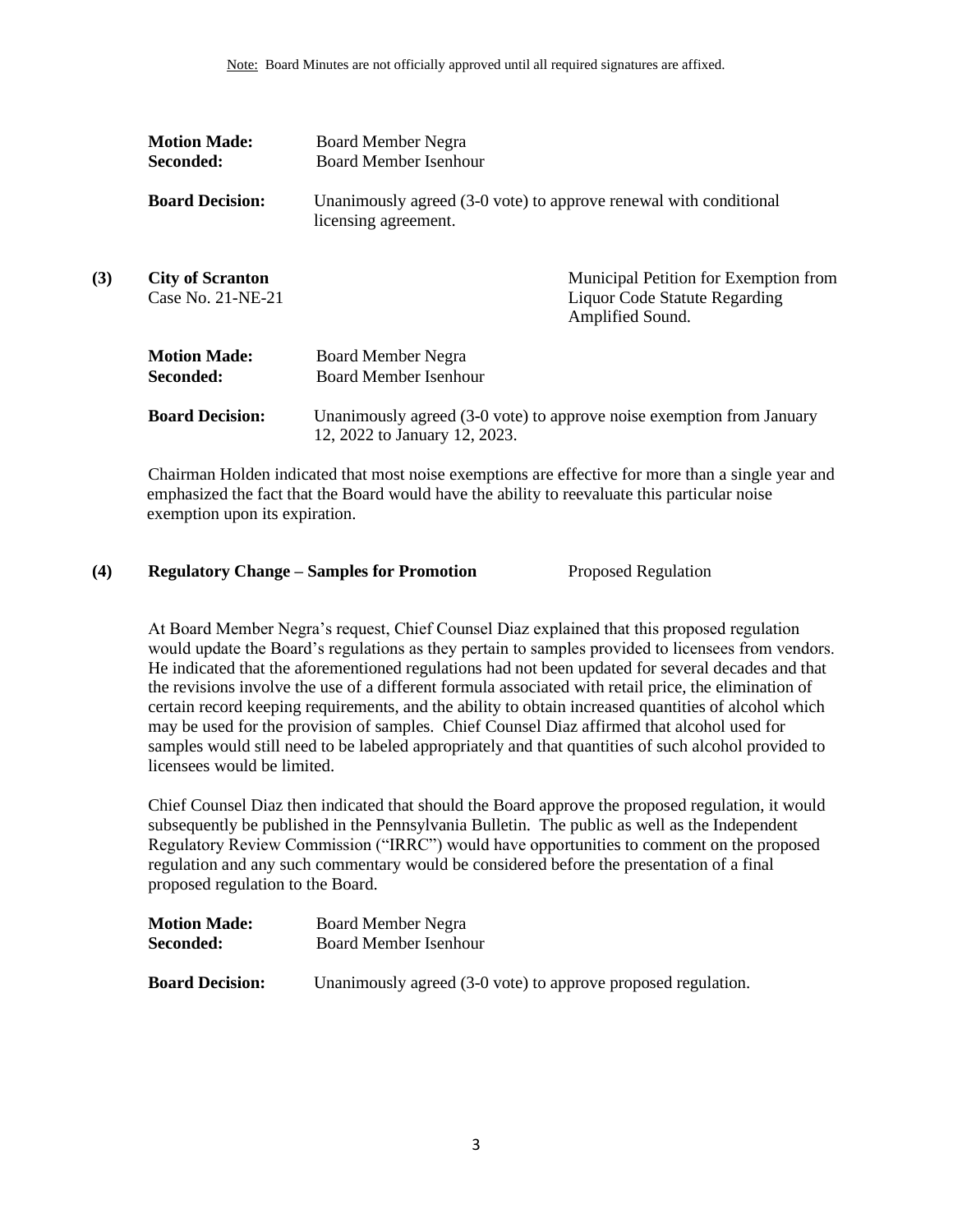## <span id="page-3-0"></span>*From the Bureau of Licensing* ...........................................................*Tisha Albert, Director of Regulatory Affairs Barbara Peifer, Director, Bureau of Licensing*

**(1) Crick Liquors Distillery, LLC t/a Crick Liquors Distillery** (LID No. 107727) 139 West Fayette Street Uniontown, Fayette County

New & Request for an Interior Connection with Another Business - Limited Distillery

Renewal - Hotel

| <b>Motion Made:</b>    | <b>Board Member Negra</b>                                                                                                                |
|------------------------|------------------------------------------------------------------------------------------------------------------------------------------|
| Seconded:              | <b>Board Member Isenhour</b>                                                                                                             |
| <b>Board Decision:</b> | Unanimously agreed (3-0 vote) to approve new limited distillery<br>license and request for an interior connection with another business. |

**(2) Dautrich Enterprises, Inc. t/a T.C. Riley's Pub and Inn** H-4753 (LID No. 52862) Case No. 21-9012 405 Carverton Road Kingston Township Wyoming, Luzerne County

Tisha Albert, the Director of Regulatory Affairs overseeing licensing gave some background:

This case involved a licensee with a hotel license which required at least 16 rooms to be available. Last year, they removed 2 rooms to construct an outside deck and in doing so, reduced the number of rooms to 14. Because of this, it does not appear that they qualify as a hotel and they were issued multiple citations.

**Motion Made:** Board Member Negra

Chairman Holden asked if there was anyone on the call on behalf of this licensee. The teleconference moderator confirmed that there were no callers in queue.

**Seconded:** Board Member Isenhour

**Board Decision:** Unanimously agreed (3-0 vote) to refuse the renewal.

| (3) | House of Kosher, Inc.             |                                             | New & Request for Interior                                           |
|-----|-----------------------------------|---------------------------------------------|----------------------------------------------------------------------|
|     | (LID No. 106179)                  |                                             | <b>Connections with Another</b>                                      |
|     | 9806 Bustleton Avenue             |                                             | Business – Sacramental Wine                                          |
|     | Philadelphia, Philadelphia County |                                             |                                                                      |
|     | <b>Motion Made:</b>               | <b>Board Member Negra</b>                   |                                                                      |
|     | Seconded:                         | <b>Board Member Isenhour</b>                |                                                                      |
|     | <b>Board Decision:</b>            | interior connections with another business. | Unanimously agreed (3-0 vote) to approve new license and request for |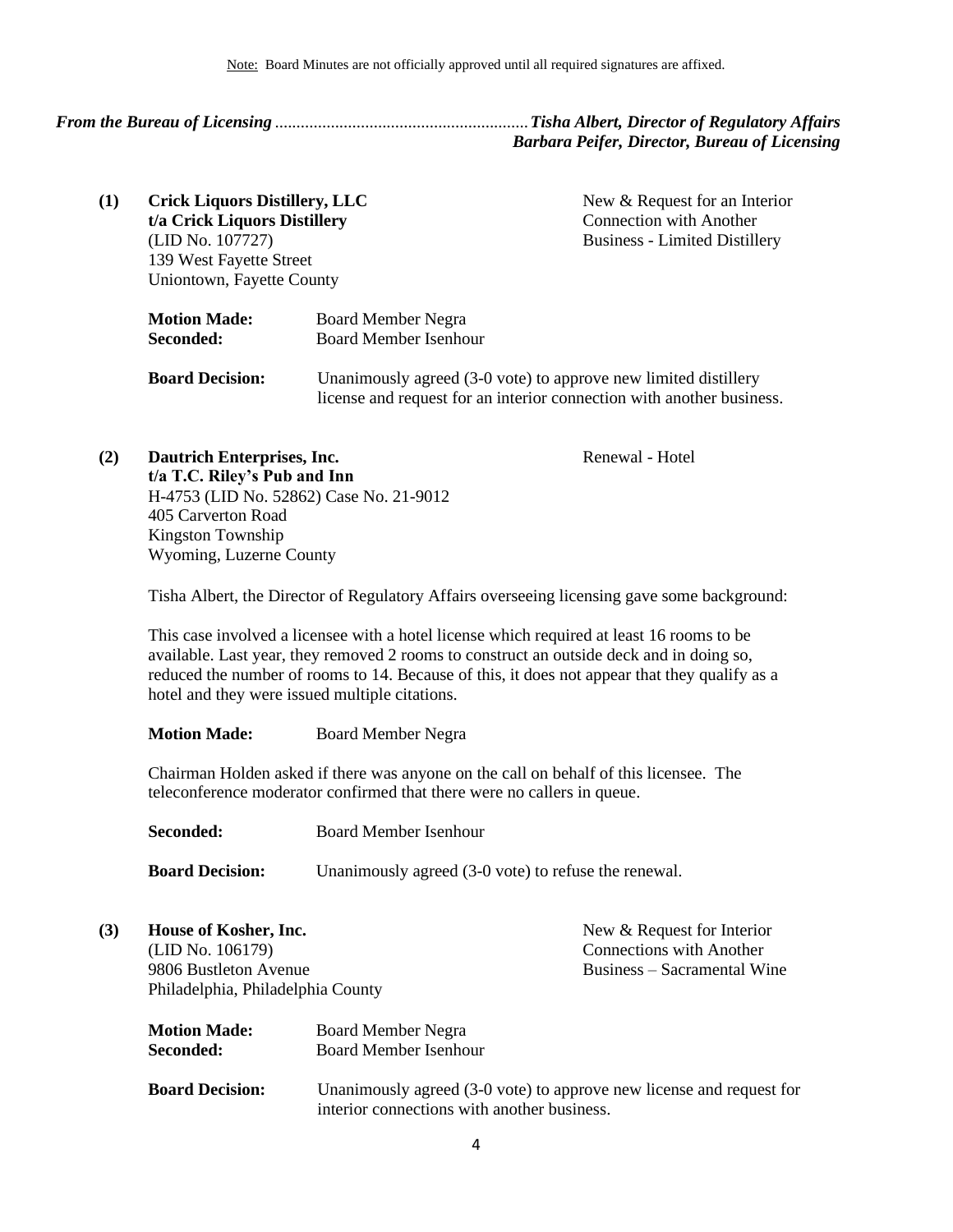| (4) | <b>Reclamation Brewing Company</b><br>G-561 (LID No. 70470)<br>129 Pillow Street<br>Butler, Butler County                     |                                                                                                                                                                          | Place-to-Place Transfer &<br>Request for Interior<br>Connections with Other<br>Businesses - Brewery                                                    |
|-----|-------------------------------------------------------------------------------------------------------------------------------|--------------------------------------------------------------------------------------------------------------------------------------------------------------------------|--------------------------------------------------------------------------------------------------------------------------------------------------------|
|     | <b>Motion Made:</b><br>Seconded:                                                                                              | <b>Board Member Negra</b><br><b>Board Member Isenhour</b>                                                                                                                |                                                                                                                                                        |
|     | <b>Board Decision:</b>                                                                                                        | Unanimously agreed (3-0 vote) to approve transfer and request for<br>interior connections with other businesses.                                                         |                                                                                                                                                        |
| (5) | <b>SF Chestnut Street, LLC</b><br>R-4184 (LID No. 107947)<br>1214 & 1216 Chestnut Street<br>Philadelphia, Philadelphia County |                                                                                                                                                                          | <b>Request to Conduct Another</b><br>Business on the Licensed<br>Premises - Restaurant                                                                 |
|     | <b>Motion Made:</b><br>Seconded:                                                                                              | <b>Board Member Negra</b><br><b>Board Member Isenhour</b>                                                                                                                |                                                                                                                                                        |
|     | <b>Board Decision:</b>                                                                                                        | Unanimously agreed (3-0 vote) to approve request to conduct another<br>business on the licensed premises.                                                                |                                                                                                                                                        |
| (6) | <b>Trout Run Beverage, LLC</b><br>D-3744 (LID No. 107445)<br>68-71 Highway 14<br>Lewis Township<br>Trout Run, Lycoming County |                                                                                                                                                                          | Double Transfer & Requests for<br><b>Interior Connections with</b><br>Another Business & for<br>Permission to Retain Other<br>Employment – Distributor |
|     | <b>Motion Made:</b><br>Seconded:                                                                                              | <b>Board Member Negra</b><br><b>Board Member Isenhour</b>                                                                                                                |                                                                                                                                                        |
|     | <b>Board Decision:</b>                                                                                                        | Unanimously agreed (3-0 vote) to approve the double transfer and<br>request for interior connections with another business and permission to<br>retain other employment. |                                                                                                                                                        |
| (7) | 42-46 N 10THSTR, LLC<br>42-46 North 10 <sup>th</sup> Street<br>Allentown, Lehigh County                                       | H-585 (LID No. 70785) Case No. 2020-70785                                                                                                                                | <b>Conditional Licensing</b><br>Agreement<br>Renewal - District 4<br>$HOLD - 10/27/21$ SESSION                                                         |
|     | <b>Motion Made:</b><br>Seconded:                                                                                              | <b>Board Member Negra</b><br><b>Board Member Isenhour</b>                                                                                                                |                                                                                                                                                        |

**Board Decision:** Unanimously agreed (3-0 vote) to approve renewal with new conditional licensing agreement.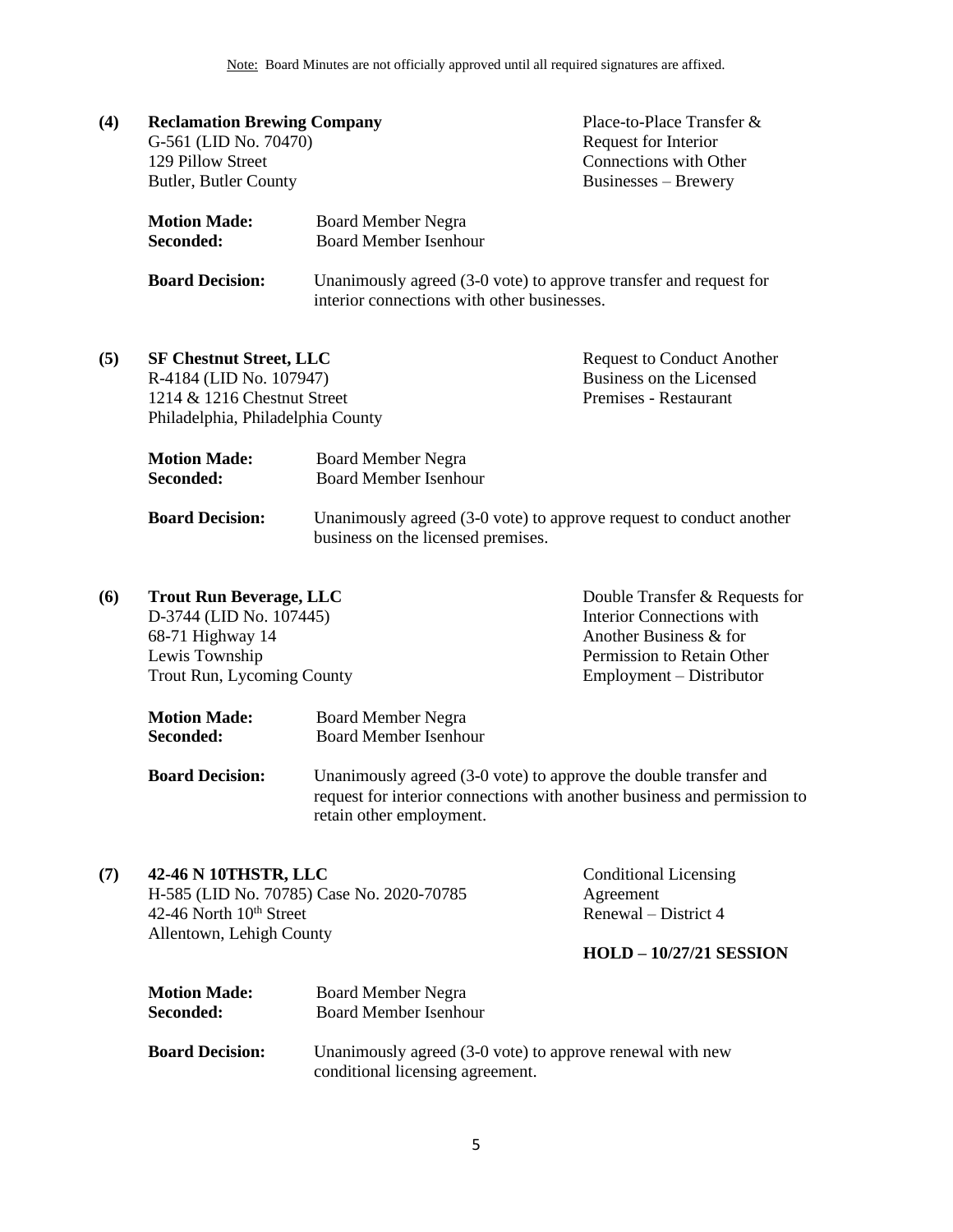| (8)  | Debra J. Danley<br>t/a Danley's Hotel<br>17 North 3rd Street<br>Sunbury, Northumberland County                                       | H-2388 (LID No. 6516) Case No. 2021-6516                  | Renewal – District 3                                                                                |
|------|--------------------------------------------------------------------------------------------------------------------------------------|-----------------------------------------------------------|-----------------------------------------------------------------------------------------------------|
|      | <b>Motion Made:</b><br>Seconded:                                                                                                     | <b>Board Member Negra</b><br><b>Board Member Isenhour</b> |                                                                                                     |
|      | <b>Board Decision:</b>                                                                                                               | Hold for conditional licensing agreement.                 |                                                                                                     |
| (9)  | <b>Fagan Hopwood Tavern, LLC</b><br>t/a Hopwood Tavern<br>1225 National Pike Road<br>North Union Township<br>Hopwood, Fayette County | R-12216 (LID No. 86284) Case No. 2020-86284               | Renewal – District 6                                                                                |
|      | <b>Motion Made:</b><br>Seconded:                                                                                                     | <b>Board Member Negra</b><br><b>Board Member Isenhour</b> |                                                                                                     |
|      | <b>Board Decision:</b>                                                                                                               | Hold for conditional licensing agreement.                 |                                                                                                     |
| (10) | <b>GDF Mulberry St., LLC</b><br>326-328 North Webster Avenue<br>1214 Mulberry Street, Rear<br>Scranton, Lackawanna County            | R-3052 (LID No. 53557) Case No. 2019-53557                | Renewal – District 9<br><b>HOLD - 10/27/21 SESSION</b>                                              |
|      | <b>Motion Made:</b><br>Seconded:                                                                                                     | <b>Board Member Negra</b><br><b>Board Member Isenhour</b> |                                                                                                     |
|      | <b>Board Decision:</b>                                                                                                               | Hold for conditional licensing agreement.                 |                                                                                                     |
| (11) | Kinard Entertainment, Inc.<br>t/a Pandora's Box Bar & Grill<br>466-468 East Market Street<br>York, York County                       | H-292 (LID No. 43727) Case No. 2020-43727                 | <b>Conditional Licensing</b><br>Agreement<br>Renewal – District 2<br><b>HOLD - 11/10/21 SESSION</b> |
|      | <b>Motion Made:</b><br>Seconded:                                                                                                     | <b>Board Member Negra</b><br><b>Board Member Isenhour</b> |                                                                                                     |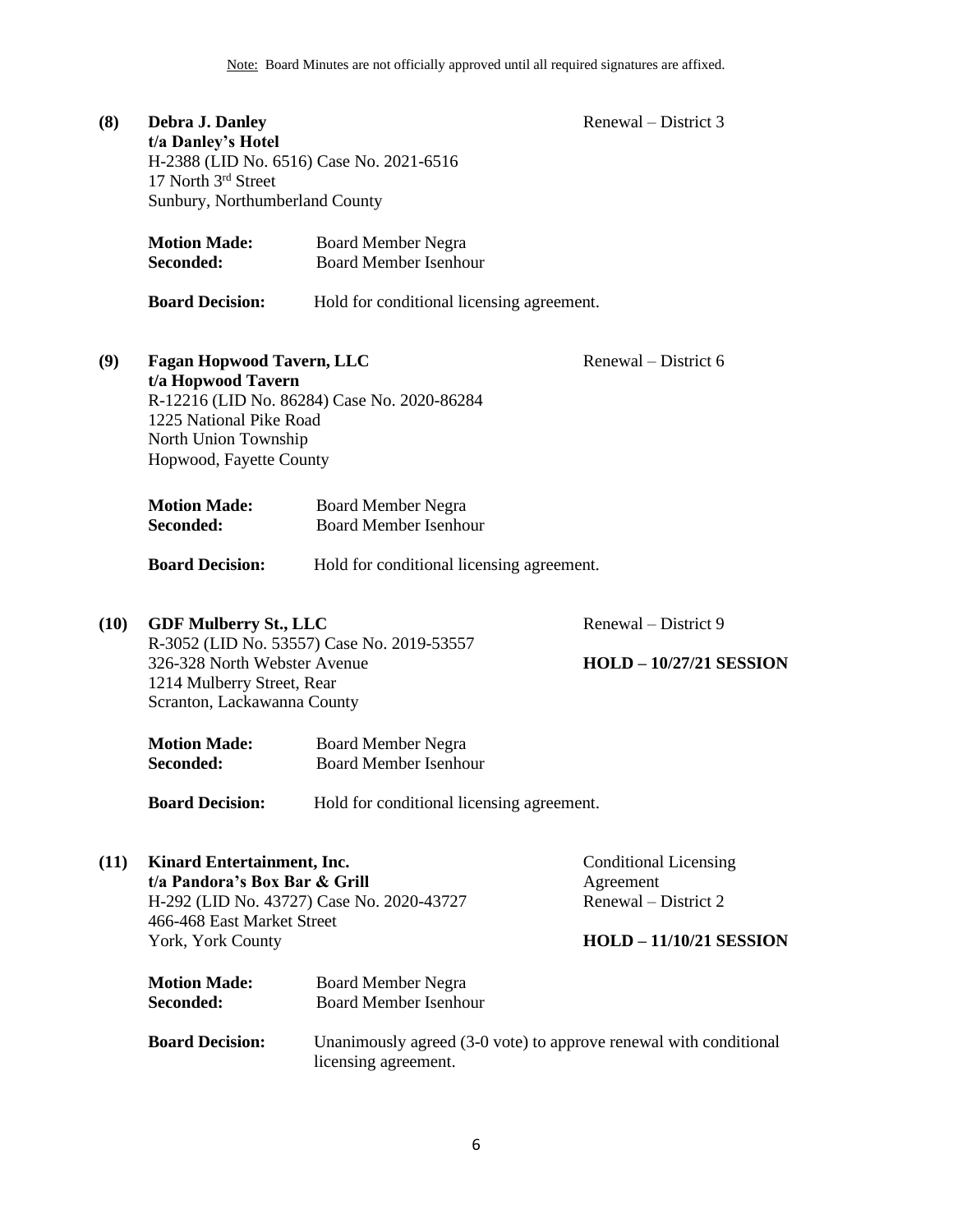| (12) | <b>Jeffrey A. Kline</b><br>t/a Main Street Sandwich Shop<br>401 Sunbury Street<br>Minersville, Schuylkill County      | R-16660 (LID No. 24338) Case No. 2021-24338                                               | <b>Conditional Licensing</b><br>Agreement<br>Renewal – District 3<br><b>HOLD - 11/10/21 SESSION</b> |
|------|-----------------------------------------------------------------------------------------------------------------------|-------------------------------------------------------------------------------------------|-----------------------------------------------------------------------------------------------------|
|      | <b>Motion Made:</b><br>Seconded:                                                                                      | <b>Board Member Negra</b><br><b>Board Member Isenhour</b>                                 |                                                                                                     |
|      | <b>Board Decision:</b>                                                                                                | Unanimously agreed (3-0 vote) to approve renewal with conditional<br>licensing agreement. |                                                                                                     |
| (13) | <b>Kung Fu Necktie, LLC</b><br>t/a Kung Fu Necktie<br>1248-50 North Front Street<br>Philadelphia, Philadelphia County | R-14347 (LID No. 59089) Case No. 2018-59089                                               | Renewal - District 10                                                                               |
|      | <b>Motion Made:</b><br>Seconded:                                                                                      | <b>Board Member Negra</b><br><b>Board Member Isenhour</b>                                 |                                                                                                     |
|      | <b>Board Decision:</b>                                                                                                | Hold for conditional licensing agreement.                                                 |                                                                                                     |
| (14) | Mazloom, Inc.<br>57-59 Valley Street<br>New Philadelphia, Schuylkill County                                           | R-9203 (LID No. 48345) Case No. 2021-48345                                                | <b>Conditional Licensing</b><br>Agreement<br>Renewal – District 3<br><b>HOLD - 11/10/21 SESSION</b> |
|      | <b>Motion Made:</b><br>Seconded:                                                                                      | <b>Board Member Negra</b><br><b>Board Member Isenhour</b>                                 |                                                                                                     |
|      | Chairman Holden recused himself from voting on this matter.                                                           |                                                                                           |                                                                                                     |
|      | <b>Board Decision:</b>                                                                                                | Agreed (2-0 vote) to approve renewal with conditional licensing<br>agreement.             |                                                                                                     |
| (15) | Moka, Inc.<br>t/a Hampton Lanes<br>326 Main Street                                                                    | R-16392 (LID No. 31091) Case No. 2020-31091                                               | <b>Conditional Licensing</b><br>Agreement<br>Renewal - District 4                                   |
|      | Northampton, Northampton County                                                                                       |                                                                                           | <b>HOLD - 11/10/21 SESSION</b>                                                                      |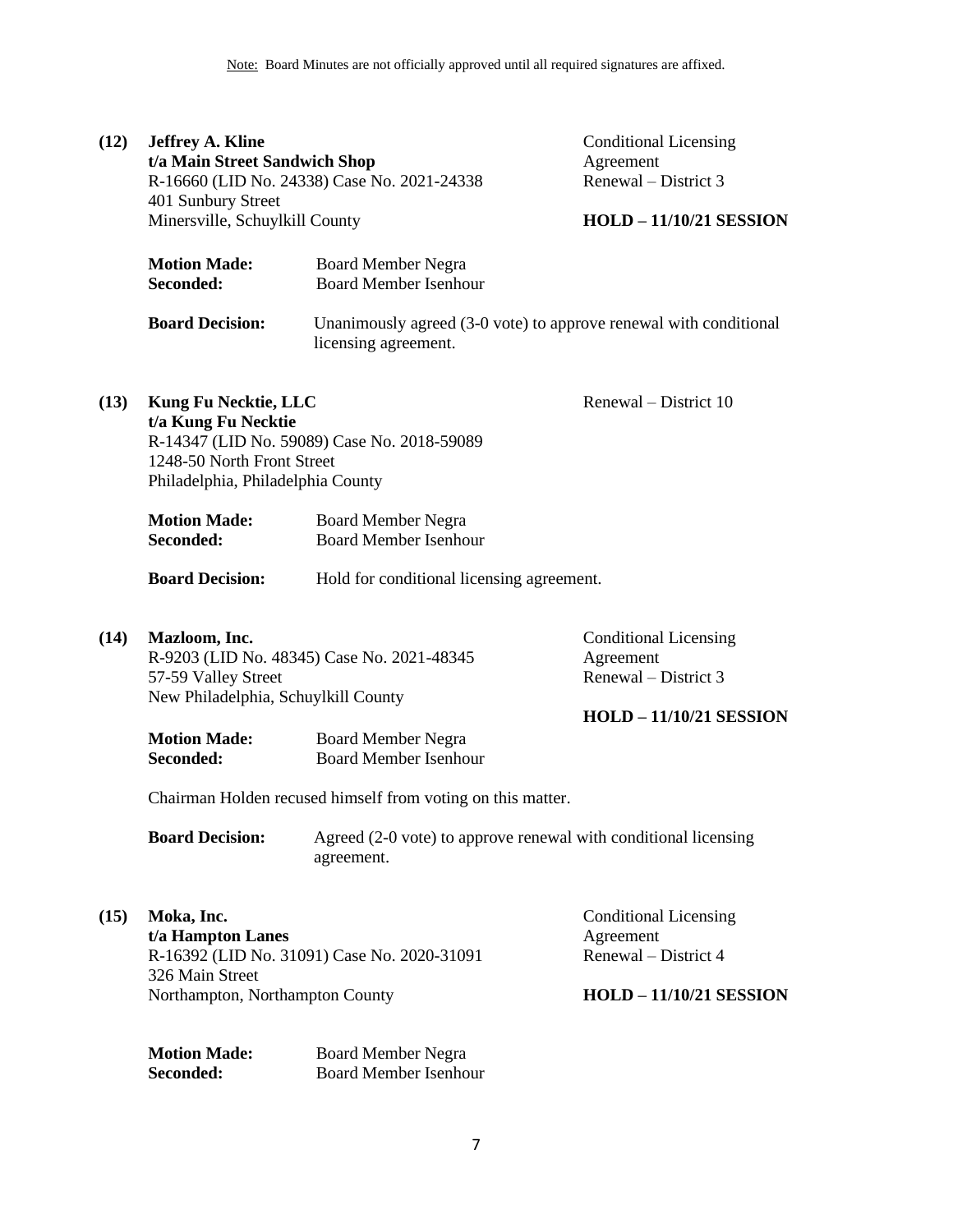**Board Decision:** Unanimously agreed (3-0 vote) to approve renewal with a new conditional licensing agreement.

**(16) Pocono Enterprise Co.** R-14072 (LID No. 72244) Case No. 2021-72244 316-318 South Main Street Shenandoah, Schuylkill County

| <b>Motion Made:</b> | <b>Board Member Negra</b> |
|---------------------|---------------------------|
| <b>Seconded:</b>    | Board Member Isenhour     |

**Board Decision:** Hold for conditional licensing agreement.

**(17) R & G, Inc. t/a Lefty's in the Strip** R-19951 (LID No. 56072) Case No. 2021-56072 2021 Penn Avenue Pittsburgh, Allegheny County Conditional Licensing Agreement Renewal – District 5 **HOLD – 11/10/21 SESSION Motion Made:** Board Member Negra **Seconded:** Board Member Isenhour **Board Decision:** Unanimously agreed (3-0 vote) to approve renewal with new conditional licensing agreement.

| (18) | <b>Rinku Corporation</b>                    | Condit |
|------|---------------------------------------------|--------|
|      | R-12845 (LID No. 81606) Case No. 2020-81606 | Agreen |
|      | 204 Northampton Street                      | Renew  |
|      | Easton, Northampton County                  |        |

nditional Licensing ment  $val$  – District 4

Renewal – District 3

| <b>Motion Made:</b>                                   | Board Member Negra                                                                                            |
|-------------------------------------------------------|---------------------------------------------------------------------------------------------------------------|
| Seconded:                                             | Board Member Isenhour                                                                                         |
| $\mathbf{D}_{\text{local}} \mathbf{D}_{\text{total}}$ | Unanimated agreed (2.0 $\alpha$ and $\alpha$ and $\alpha$ and $\alpha$ and $\alpha$ and $\alpha$ and $\alpha$ |

- **Board Decision:** Unanimously agreed (3-0 vote) to approve renewal with conditional licensing agreement.
- **(19) Three Durans, LLC t/a Hotties** R-5335 (LID No. 66714) Case No. 2021-66714 701 West Main Street Carnegie, Allegheny County Renewal – District 5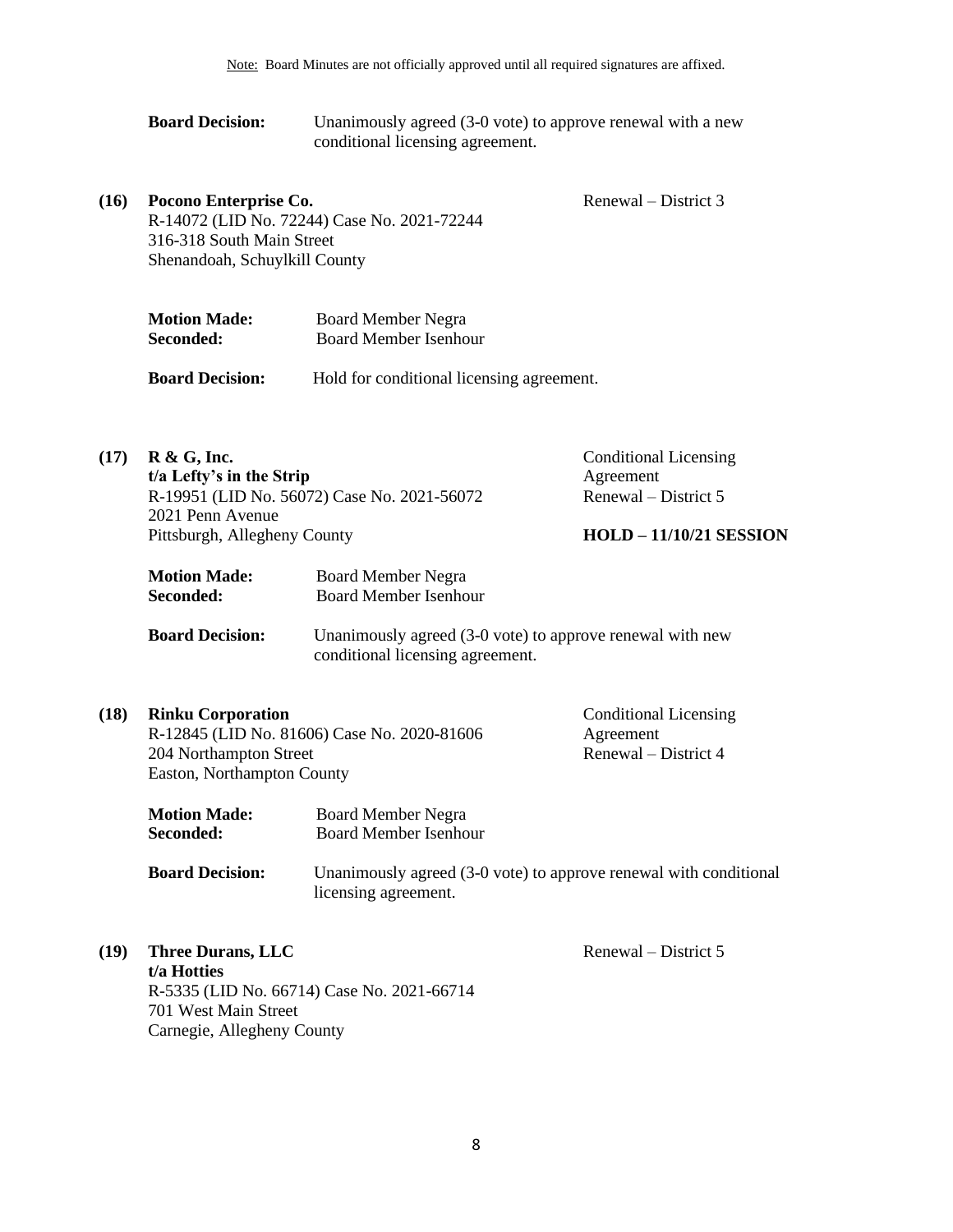## **Motion Made:** Board Member Negra

Chairman Holden asked if there was anyone on the call on behalf of this licensee. The teleconference moderator confirmed that there were no callers in queue.

| Seconded:              | Board Member Isenhour                            |  |  |  |  |
|------------------------|--------------------------------------------------|--|--|--|--|
| <b>Board Decision:</b> | Unanimously agreed (3-0 vote) to refuse renewal. |  |  |  |  |

| (20) | <b>Sharyn L. Williams</b>                   |                                           | Renewal – District 5 |  |  |  |
|------|---------------------------------------------|-------------------------------------------|----------------------|--|--|--|
|      | Angelo F. Perigo                            |                                           |                      |  |  |  |
|      | t/a Sharwood Lounge                         |                                           |                      |  |  |  |
|      | R-14384 (LID No. 60592) Case No. 2021-60592 |                                           |                      |  |  |  |
|      | 470 Broadway                                |                                           |                      |  |  |  |
|      | Pitcairn, Allegheny County                  |                                           |                      |  |  |  |
|      | <b>Motion Made:</b>                         | <b>Board Member Negra</b>                 |                      |  |  |  |
|      | Seconded:                                   | <b>Board Member Isenhour</b>              |                      |  |  |  |
|      | <b>Board Decision:</b>                      | Hold for conditional licensing agreement. |                      |  |  |  |

*From the Bureau of Human Resources*........................................... *Jason Lutcavage, Director of Administration Jennifer Haas, Director, Bureau of Human Resources*

<span id="page-8-0"></span>Personnel Actions

There were 18 personnel actions presented for consideration.

### **(1) Marquetta Bowie – Affirm Removal**

- **(2) Lorin Butler – Affirm Removal**
- **(3) Joshua Collins – Removal**
- **(4) Shiela Comer – Affirm Removal**
- **(5) Theresa De Julius – Removal**
- **(6) Beyanka Garcia – Affirm Removal**
- **(7) John Hamilton – Affirm Removal**
- **(8) Chynah Harris – Affirm Removal**
- **(9) Dondre Hines – Affirm Removal**
- **(10) Brianna McDonnell – Affirm Removal**
- **(11) Dalton Pew – Affirm Removal**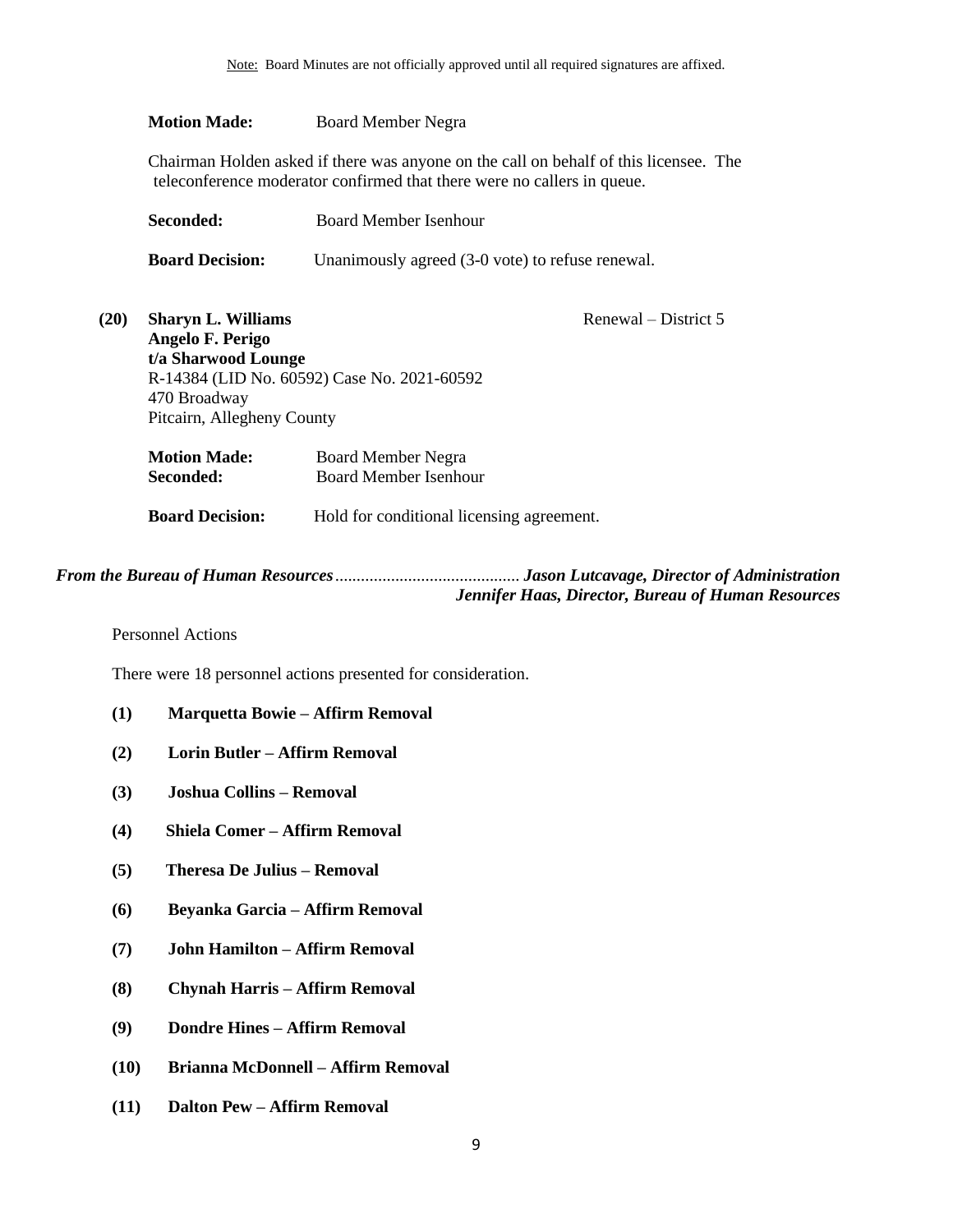- **(12) Ruth Pfahler – Affirm Removal**
- **(13) Edward Rodriguez – Affirm Removal**
- **(14) Dana Smith - Removal**
- **(15) Samantha Toun – Affirm Removal**
- **(16) Carol Williams – Affirm Removal**
- **(17) Rashon Wilson – Affirm Removal**
- **(18) Derrick Winkey – Removal**

| <b>Motion Made:</b> | <b>Board Member Negra</b> |
|---------------------|---------------------------|
| Seconded:           | Chairman Holden           |

**Board Decision:** Unanimously agreed (3-0 vote) to approve all Personnel Actions.

## <span id="page-9-1"></span>*From the Bureau of Accounting & Purchasing* .............................................*Michael Demko*, *Executive Director Koppolu Ravindraraj, Director, Bureau of Accounting & Purchasing Mike Freeman, Director, Bureau of Financial Management & Analysis*

Procurement Actions:

None

Inter-Agency Charges:

None

<span id="page-9-0"></span>*From the Office of Retail Operations*..............................................................*Michael Demko, Executive Director*

- **(1) #0244 – 739 Monongahela Avenue, Glassport Exercise Option**
- **(2) #1528 – Paoli Shopping Center, 17-19 Leopard Road, Ste. D-1-3 Exercise Option**
- **(3) #3516 – 222 Northern Boulevard, Ste. C, Clarks Summit Exercise Option**
- **(4) #4903 – Sunbury Plaza, 1135 North Fourth Street, Sunbury Exercise Option**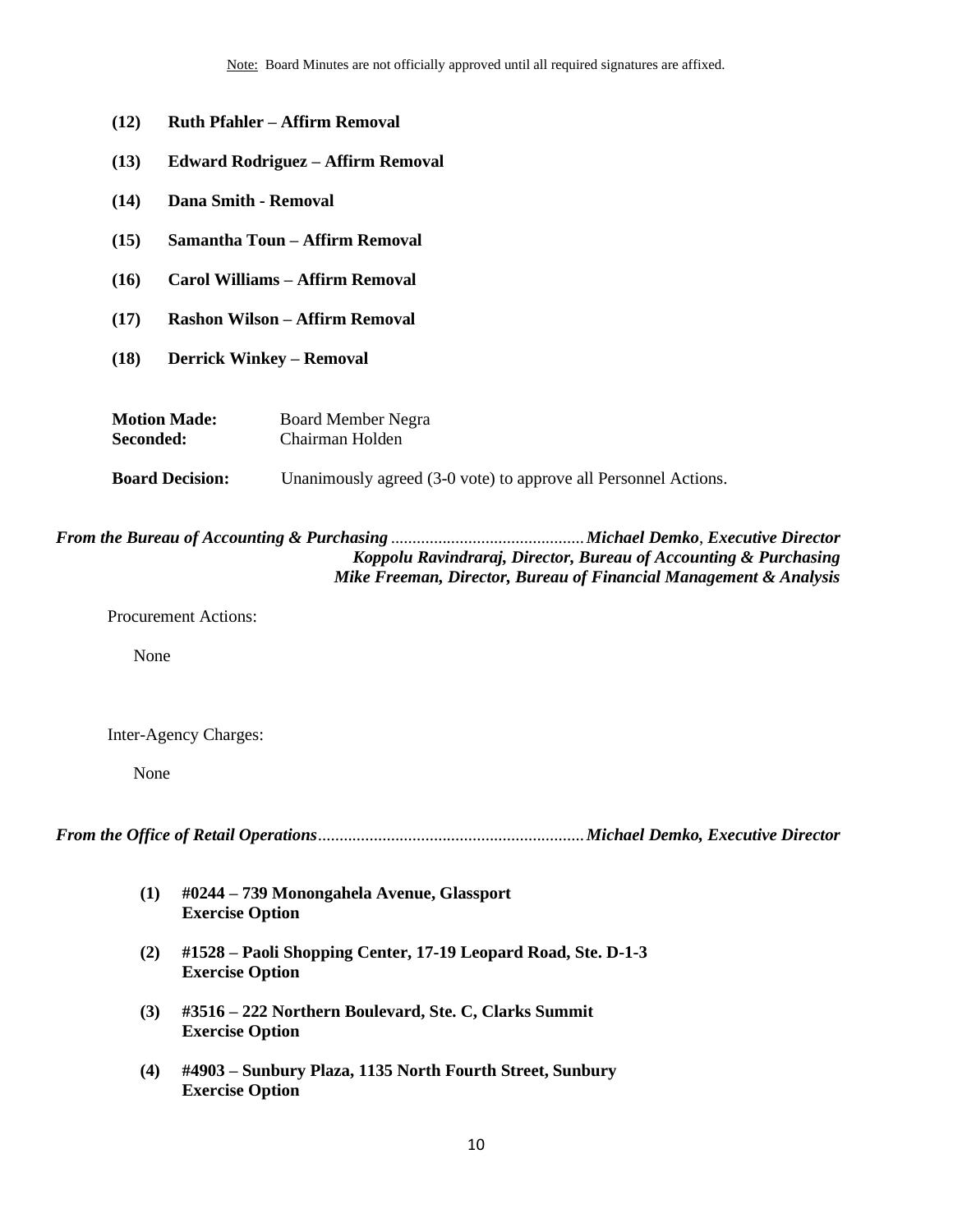Note: Board Minutes are not officially approved until all required signatures are affixed.

- **(5) #5142 – Plaza Americana, 2727 N. American Street, Philadelphia Amendment**
- **(6) #22XX – Meadows Market Place, 261 Hershey Road, Hummelstown New Store**
- **(7) #2218 – 731 Cherry Drive, Hershey Closing**
- **(8) #5143 – 2429 South Street, Philadelphia Lease Buyout**

| <b>Motion Made:</b>    | Board Member Negra                                                     |
|------------------------|------------------------------------------------------------------------|
| <b>Seconded:</b>       | Board Member Isenhour                                                  |
| <b>Board Decision:</b> | Unanimously agreed (3-0 vote) to accept all Retail Operations actions. |

*From the Bureau of Product Selection* .............................................*Tom Bowman, Director of Product Selection*

#### **VENDOR – ITEM NAME BOARD ACTION REQUESTED**

- Various **1. Regular New Items Accepted**
- Various 2. Regular PA New Items Accepted
- Various 3. Regular Recommended Delist

#### **1. Regular New Items Accepted**

| <b>BRAND NAME AND SIZE</b>                            | <b>REASON</b> |
|-------------------------------------------------------|---------------|
| <b>Capital Wine and Spirits Inc</b>                   |               |
| Farena Soave Classico DOC 750 mL                      | 11, 14, 19    |
| Freixenet Rosé 750 mL                                 | 2, 3, 19      |
| Luca Bosio Vineyards Dark Red Semi Sweet 750 mL       | 5, 19         |
| Predator Cabernet Sauvignon 750 mL                    | 10            |
| Riunite FruitFreshers Black Cherry 750 mL             | 2, 3, 10, 19  |
| Riunite FruitFreshers Peach Rosehip 750 mL            | 2, 3, 19      |
| Riunite FruitFreshers Strawberry Bellini 750 mL       | 2, 3, 10, 19  |
| <b>Caribbean Distillers LLC</b>                       |               |
| Capriccio Watermelon Sangria 750 mL                   | 3, 5          |
| <b>Constellation Brands Inc</b>                       |               |
| Meiomi Red Blend 750 mL                               | 3             |
| Woodbridge by Robert Mondavi Buttery Chardonnay 1.5 L | 3, 9          |
| Woodbridge by Robert Mondavi Sparkling Infusions      | 3, 9          |
| Strawberry and Kiwi 750 mL                            |               |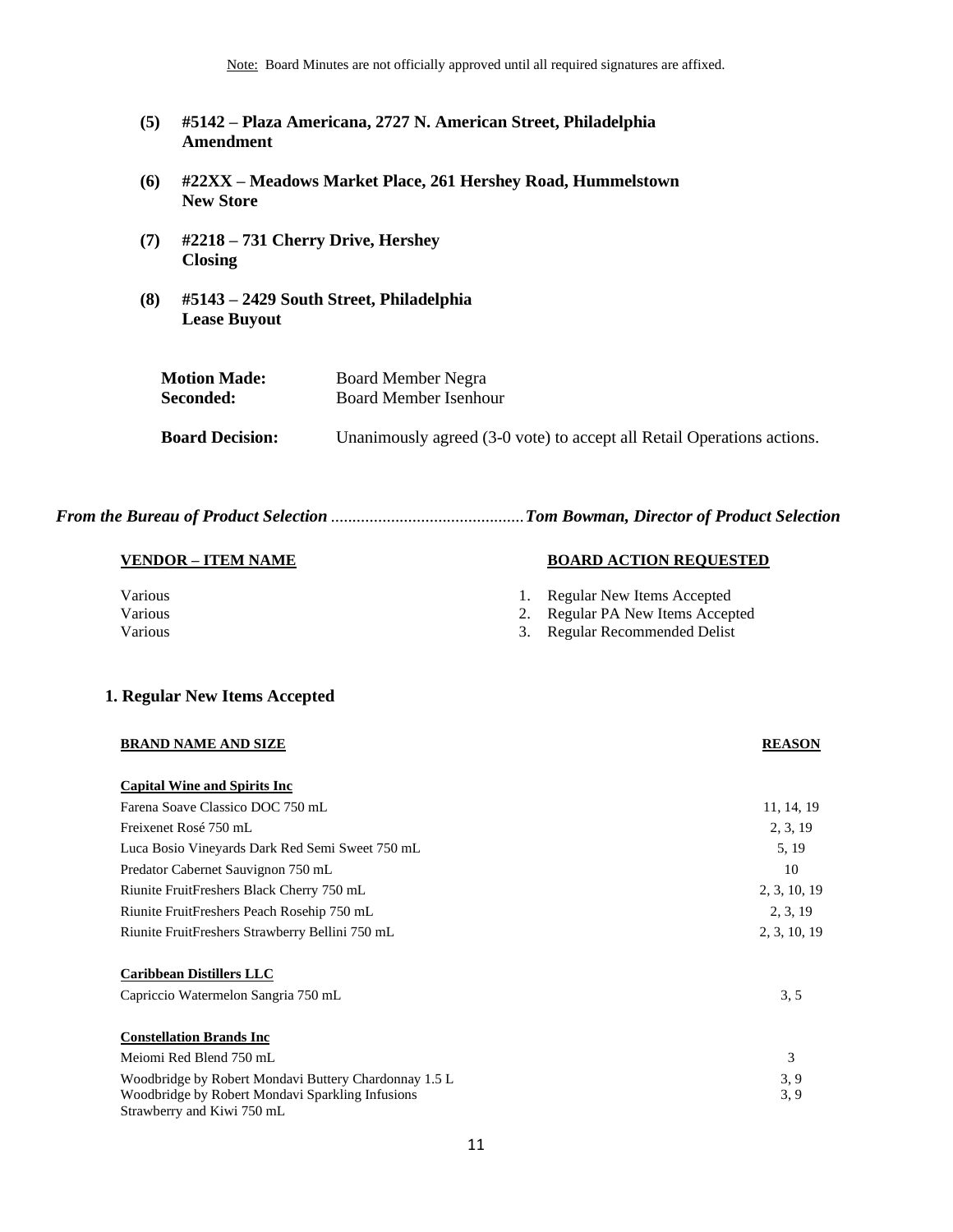| Woodbridge by Robert Mondavi Sparkling Infusions Sweet<br>Peach 750 mL                                                  | 3, 9                         |
|-------------------------------------------------------------------------------------------------------------------------|------------------------------|
| <b>Fetzer Vineyards</b>                                                                                                 |                              |
| Bonterra Chardonnay 1.5 L                                                                                               | 10                           |
| <b>Majestic W S USA Inc</b>                                                                                             |                              |
| Rancho La Gloria Peach Margarita Wine Cocktail 750 mL                                                                   | 18                           |
| <b>MHW LTD</b>                                                                                                          |                              |
| Twisted Whipz Butterscotch and Vanilla 4x25 mL                                                                          | 18                           |
| Twisted Whipz Chocolate and Vanilla 4x25 mL                                                                             | 18                           |
| Twisted Whipz Raspberry and Vanilla 4x25 mL                                                                             | 18                           |
| <b>Regal Wine Imports</b>                                                                                               |                              |
| Giuliano Rosati Friuli Pinot Grigio 750 mL                                                                              | 11, 14, 19                   |
| <b>Southern Glazers Wine and Spirits of PA</b>                                                                          |                              |
| Gekkeikan Traditional Sake 750 mL                                                                                       | 2, 3, 14, 19                 |
| Stella Rose L'Originale Golden Honey Peach 750 mL                                                                       | 2, 3, 5, 12, 19              |
| Stella Rosa L'Originale Green Apple 750 mL<br>Veramonte Organic Sauvignon Blanc Casablanca Valley 750<br>m <sub>L</sub> | 2, 3, 5, 12, 19<br>2, 11, 19 |
| <b>Sutter Home Winery Inc</b>                                                                                           |                              |
| Menage a Trois Sweet Collection Hot Pink Sweet Rosé                                                                     | 2, 3                         |
| Blend 750 mL<br>Menage a Trois Sweet Collection Sultry Red Smooth Red<br>Blend 750 mL                                   | 2, 3                         |
| Sutter Home Fruit Infusions Sweet Peach 1.5 L                                                                           | 2, 3, 5                      |
| Sutter Home Fruit Infusions Sweet Peach 750 mL                                                                          | 2, 3, 5                      |
| Sutter Home Fruit Infusions Tropical Pineapple 1.5 L                                                                    | 2, 3, 5                      |
| Sutter Home Fruit Infusions Wild Berry 1.5 L                                                                            | 2, 3, 5                      |
| Sutter Home Fruit Infusions Wild Berry 750 mL                                                                           | 2, 3, 5                      |
| <b>The Wine Group Inc</b>                                                                                               |                              |
| Tribute Cabernet Sauvignon 750 mL                                                                                       | 7, 11                        |
| Tribute Chardonnay 750 mL                                                                                               | 7, 11                        |
| RECOMMENDED ACTION: We recommend the Board approve this action                                                          |                              |
| 2. Regular PA New Items Accepted                                                                                        |                              |
| <b>BRAND NAME AND SIZE</b>                                                                                              | <b>REASON</b>                |
| <b>The Washington Brewing Company LLC</b>                                                                               |                              |

| B and B Burgess and Burgess Distillery Silver Blue Agave   |  |
|------------------------------------------------------------|--|
| Spirit 100 Proof 750 mL                                    |  |
| B and B Burgess and Burgess Distillery Single Malt Whiskey |  |
| 100 Proof 750 mL                                           |  |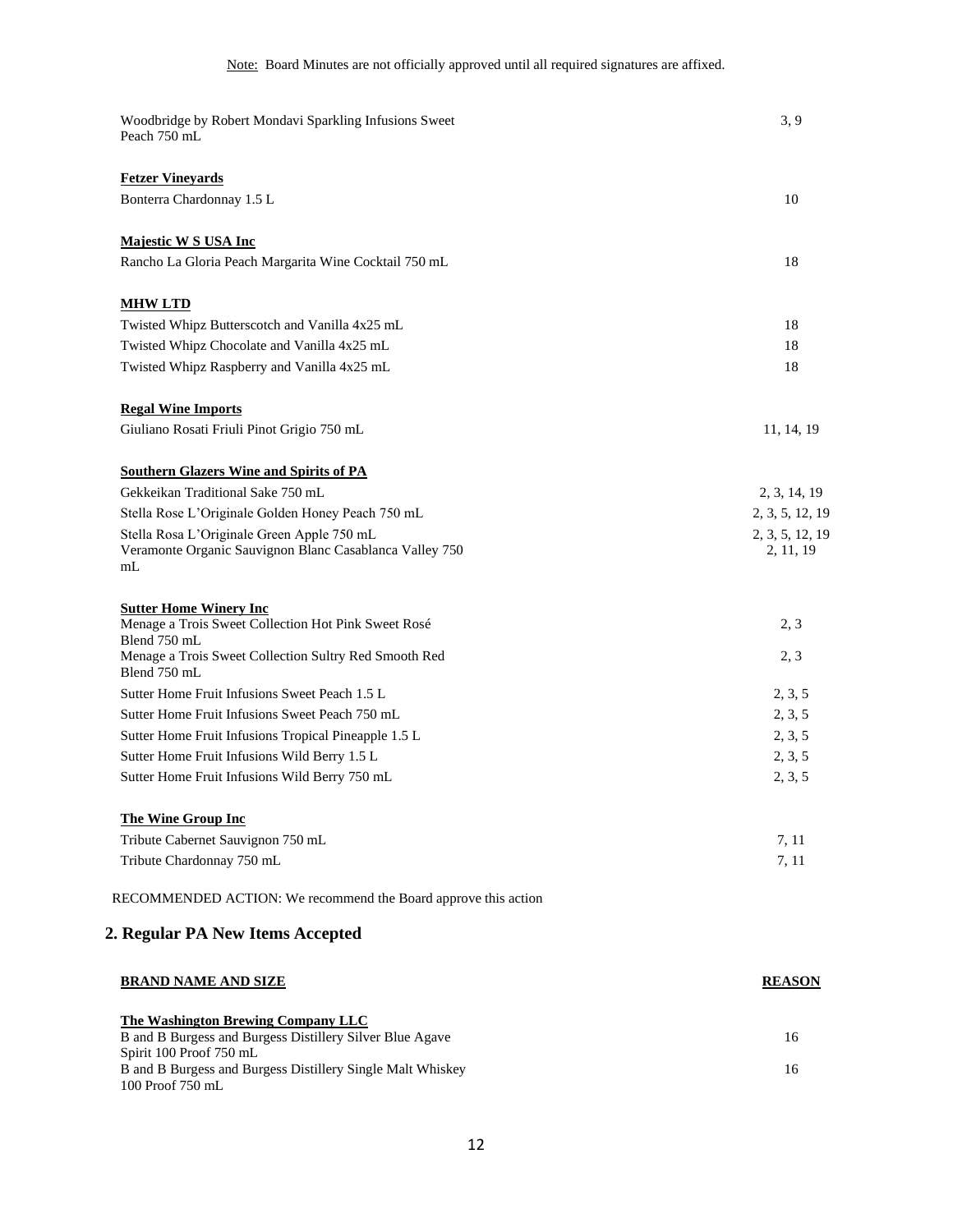Note: Board Minutes are not officially approved until all required signatures are affixed.

#### RECOMMENDED ACTION: We recommend the Board approve this action

#### **New Items – Recommended Listings**

#### **Reason Codes**

- 1. Strong marketing support
- 2. High brand recognition
- 3. Line/Size extension of successful brand
- 4. Trade up opportunity
- 5. Growing category
- 6. Growing segment
- 7. National rollout
- 8. Niche item / Limited distribution
- 9. High dollar profit potential
- 10. Trade out
- 11. High quality for the value
- 12. Innovative product/flavor
- 13. High sales through other PLCB channels (Luxury, Online, SLO)
- 14. Underrepresented category/segment
- 15. Hole in selection consumer/store requests
- 16. PA Spirits
- 17. PA Wines
- 18. Licensee only
- 19. Probationary listing

### **3. Regular Recommended Delist**

| <b>BRAND NAME AND SIZE</b>                                                           | CODE  |
|--------------------------------------------------------------------------------------|-------|
| Majestic W S USA Inc<br>Santa Margherita Chardonnay 750 mL                           | 6465  |
| <b>North Wales Wines</b><br>Alamos Malbec 375 mL                                     | 98925 |
| EFFECTIVE DATE: The transference to closeout will become effective February 11, 2022 |       |

| <b>Motion Made:</b>    | Board Member Negra                                                      |
|------------------------|-------------------------------------------------------------------------|
| Seconded:              | Board Member Isenhour                                                   |
|                        |                                                                         |
| <b>Board Decision:</b> | Unanimously agreed (3-0 vote) to approve all Product Selection actions. |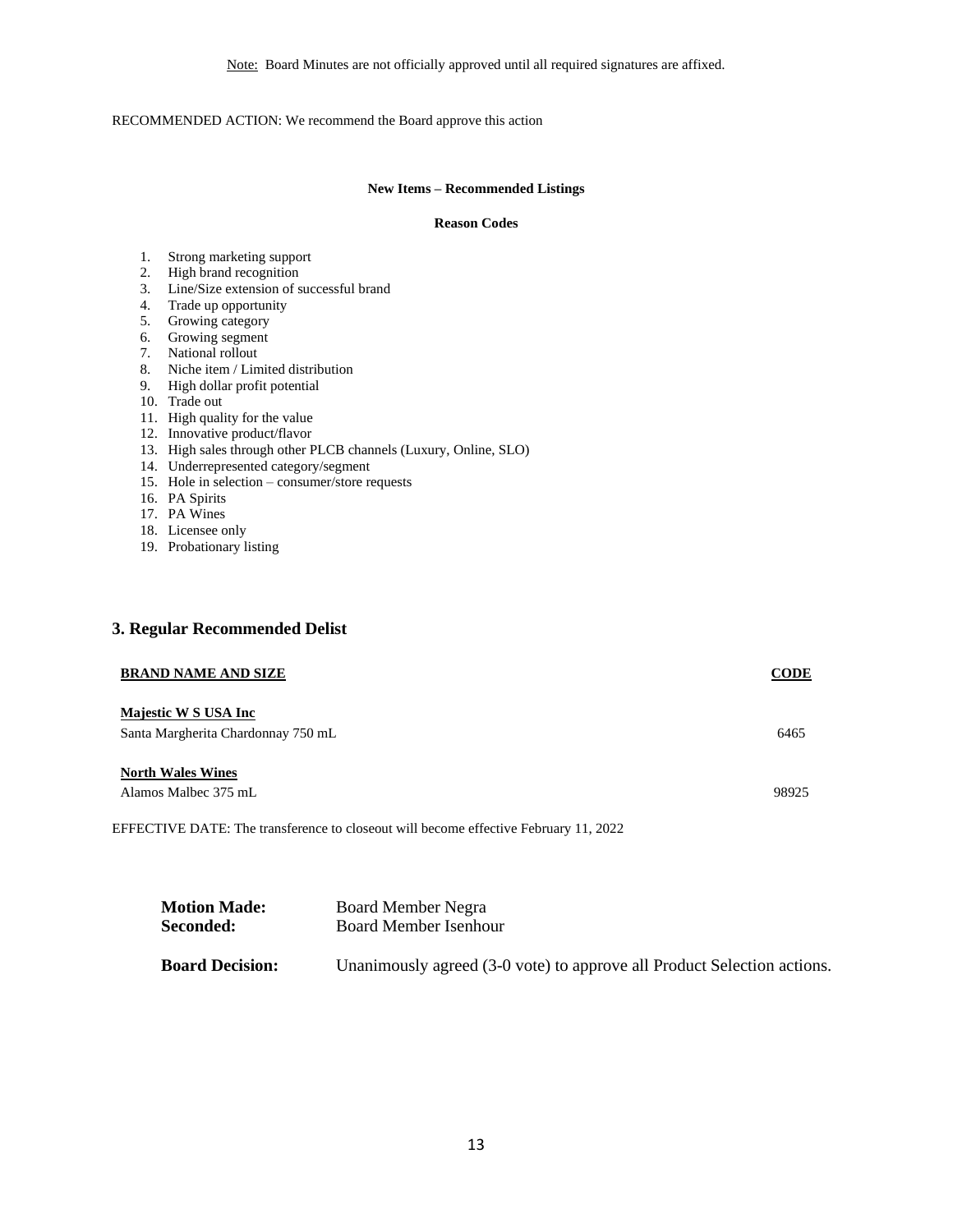## **FINANCIAL REPORT** ......................................... *Michael J. Burns, Comptroller Operations, Office of Budget*

#### **Commonwealth of Pennsylvania Pennsylvania Liquor Control Board State Stores Fund Comparative Statement of Net Position (Unaudited)**

|                                                   | <b>November 30, 2021</b> | November 30, 2020*    |
|---------------------------------------------------|--------------------------|-----------------------|
| <u>ASSETS</u>                                     |                          |                       |
| Current assets:                                   |                          |                       |
| Cash                                              | \$<br>42,294,485         | \$<br>68,237,519      |
| Investments - short term                          | 295,530,017              | 216,631,725           |
| Accounts and claims receivable, net               | 7,186,215                | 9,401,619             |
| Due from other funds - Note 9                     |                          |                       |
| Merchandise inventories, net                      | 235,560,481              | 253,719,231           |
| Operating supplies                                | 595,811                  | 492,192               |
| Prepaid expenses                                  | 1,861,756                | 1,964,607             |
| Total current assets                              | 583,028,765              | 550,446,893           |
| Non-current assets:                               |                          |                       |
| Non-depreciable capital assets:                   |                          |                       |
| Land                                              | 322,973                  | 322,973               |
| Depreciable capital assets:                       |                          |                       |
| <b>Building</b>                                   | 10,699,597               | 21,001,512            |
| Leasehold improvements                            | 209,134                  | 197,771               |
| Machinery and equipment                           | 47,512,768               | 49,553,302            |
| Intangible - internally generated software        | 40,997,408               | 24,897,755            |
| Intangible - right to use leases - Note 10        | 342,241,136              | 286,641,217           |
| Less: accumulated depreciation                    | 139,901,569              | 89,055,300            |
| Net depreciable capital assets                    | 301,758,474              | 293,236,257           |
| Total non-current capital assets                  | 302,081,447              | 293,559,230           |
|                                                   |                          |                       |
| <b>Total assets</b>                               | \$<br>885,110,212        | \$<br>844,006,123     |
| Total deferred outflows of resources - Notes 5, 6 | \$<br>198,796,847        | \$<br>140,216,969     |
| <b>LIABILITIES</b>                                |                          |                       |
|                                                   |                          |                       |
| <b>Current liabilities:</b>                       |                          |                       |
| Trade accounts payable                            | \$<br>370,818,149        | \$<br>357,537,231     |
| Other accounts payable                            | 29,821,286               | 22,281,387            |
| Accrued expenses                                  | 20,791,190               | 18,989,416            |
| OPEB - Note 6                                     |                          | 18,874,000            |
| Self-insurance, workers' compensation - Note 7    | 6,298,715                | 8,095,210             |
| Due to other funds - Note 9                       | 7,274,832                | 4,261,466             |
| Due to fiduciary funds - Note 9                   | 2,633,790                | 2,310,828             |
| Due to other governments - Note 9                 | 732,695                  | 626,770               |
| Right to use liabilities - Note 10                | 52,835,345               | 33,470,646            |
| <b>Total current liabilities</b>                  | 491,206,002              | 466,446,954           |
| Non-current liabilities:                          |                          |                       |
| OPEB - Note 6                                     | 478,946,000              | 444,930,000           |
| Self-insurance, workers' compensation - Note 7    | 61,400,983               | 47,995,269            |
| Net pension liability - Note 5                    | 469,322,128              | 473,019,620           |
| Compensated absences - Note 1                     | 25,995,401               | 24,809,043            |
| Right to use liabilities - Note 10                | 214,148,841              | 231,964,676           |
| Total non-current liabilities                     | 1,249,813,353            | 1,222,718,608         |
| <b>Total liabilities</b>                          | \$<br>1,741,019,355      | \$<br>1,689,165,562   |
| Total deferred inflows of resources - Notes 5, 6  | \$<br>333,244,164        | \$                    |
|                                                   |                          | 370,483,638           |
| <b>NET POSITION</b>                               |                          |                       |
| Net investment in capital assets                  | \$<br>35,097,261         | \$<br>28,123,908      |
| Deficit                                           | (1,025,453,721)          | (1, 103, 550, 016)    |
| Total net position                                | \$<br>(990, 356, 460)    | \$<br>(1,075,426,108) |

\* The prior fiscal year (FY) 2020-21 comparative Net investment in capital assets and Deficit amounts are adjusted to include the Right to use liabilities associated with Intangibles - right to use leases as part of Net investment in capital assets, and excluding them from Deficit. The adjustments did not affect Total net position.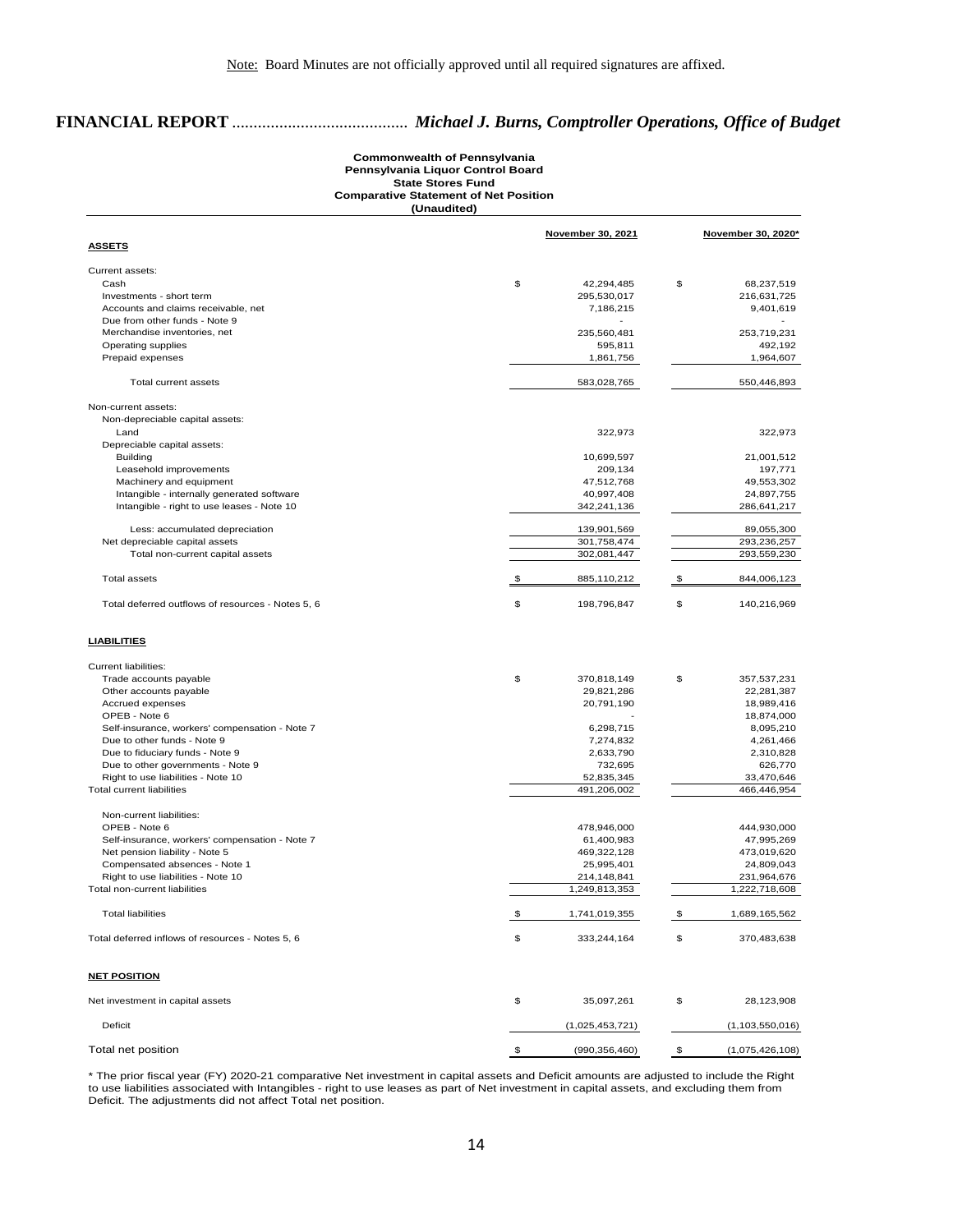#### **Commonwealth of Pennsylvania Pennsylvania Liquor Control Board State Stores Fund Comparative Statements of Revenues, Expenses, and Changes in Net Position For the Month Ending November 30, 2021 and November 30, 2020 (Unaudited)**

|                                                      | 2021-22        |                   |                            | 2020-21        |    |                              |
|------------------------------------------------------|----------------|-------------------|----------------------------|----------------|----|------------------------------|
| Sales net of taxes                                   |                | \$                | 215, 171, 661              |                | \$ | 206,038,180                  |
| Cost of goods sold                                   |                |                   | (147, 153, 881)            |                |    | (138, 458, 661)              |
| Gross profit from sales                              |                |                   | 68,017,780                 |                |    | 67,579,519                   |
| Operating (expenses):                                |                |                   |                            |                |    |                              |
| Retail operations                                    | (28, 253, 742) |                   |                            | (30, 194, 424) |    |                              |
| Marketing & merchandising                            | (1,027,459)    |                   |                            | (1,426,839)    |    |                              |
| Supply chain                                         | (343, 757)     |                   |                            | (492, 137)     |    |                              |
| Wholesale operations                                 | (115, 801)     |                   |                            | (127, 460)     |    |                              |
| Information technology services                      | (2, 148, 744)  |                   |                            | (2,463,494)    |    |                              |
| Regulatory affairs                                   | (1, 171, 292)  |                   |                            | (1, 207, 868)  |    |                              |
| Administration                                       | (836, 225)     |                   |                            | (830, 534)     |    |                              |
| Finance                                              | (191, 398)     |                   |                            | (202, 083)     |    |                              |
| Board & secretary                                    | (1,045,189)    |                   |                            | (216, 855)     |    |                              |
| Legal                                                | (335, 728)     |                   |                            | (275, 659)     |    |                              |
| Commonwealth provided services - Note 2<br>Total     | (1, 207, 545)  |                   |                            | (1,047,230)    |    |                              |
| Operating profit/(loss)                              |                |                   | (36,676,880)<br>31,340,900 |                |    | (38, 484, 583)<br>29,094,936 |
|                                                      |                |                   |                            |                |    |                              |
| Other operating revenues (expenses):                 |                |                   |                            |                |    |                              |
| <b>Enforcement fines</b>                             | 108,673        |                   |                            | 77,787         |    |                              |
| License fees                                         | 2,507,209      |                   |                            | 1,681,849      |    |                              |
| Miscellaneous income                                 | 410,597        |                   |                            | 140,688        |    |                              |
| Administrative law judge                             | (231, 545)     |                   |                            | (234, 145)     |    |                              |
| Total<br>Total operating income/(loss)               |                |                   | 2,794,934<br>34,135,834    |                |    | 1,666,179<br>30,761,115      |
|                                                      |                |                   |                            |                |    |                              |
| Miscellaneous revenues (expenses):                   |                |                   |                            |                |    |                              |
| Interest income (expense)                            | (368, 858)     |                   |                            | (333, 598)     |    |                              |
| Other                                                |                |                   |                            |                |    |                              |
| Total                                                |                |                   | (368, 858)                 |                |    | (333, 598)                   |
| Income/(Loss) before operating transfers             |                |                   | 33,766,976                 |                |    | 30,427,517                   |
| Operating transfers out:                             |                |                   |                            |                |    |                              |
| PSP enforcement - Note 3                             | (2,421,084)    |                   | (2,421,084)                | (2,200,422)    |    | (2,200,422)                  |
| Net Income/(Loss) from operations                    |                |                   | 31,345,892                 |                |    | 28,227,095                   |
| <b>Statutory Transfers:</b><br>General fund - Note 4 | (100,000,000)  |                   |                            | (100,000,000)  |    |                              |
| Drug and alcohol programs - Note 4                   |                |                   |                            |                |    |                              |
| Total                                                |                |                   | (100,000,000)              |                |    | (100,000,000)                |
| Change in net position                               |                |                   | (68, 654, 108)             |                |    | (71, 772, 905)               |
| Total net position - beginning                       |                |                   | (921,702,352)              |                |    | (1,003,653,203)              |
| Total net position - ending                          |                | $\boldsymbol{\$}$ | (990, 356, 460)            |                | \$ | (1,075,426,108)              |
| Liquor tax                                           | 38,583,657     |                   |                            | 38,891,168     |    |                              |
| <b>State Sales Tax</b>                               | 15,176,016     |                   |                            | 15,307,821     |    |                              |
| Local Tax                                            | 960,211        |                   |                            | 796,646        |    |                              |
| Taxes remitted to Dept.of Revenue PTD                |                | \$                | 54,719,884                 |                | \$ | 54,995,635                   |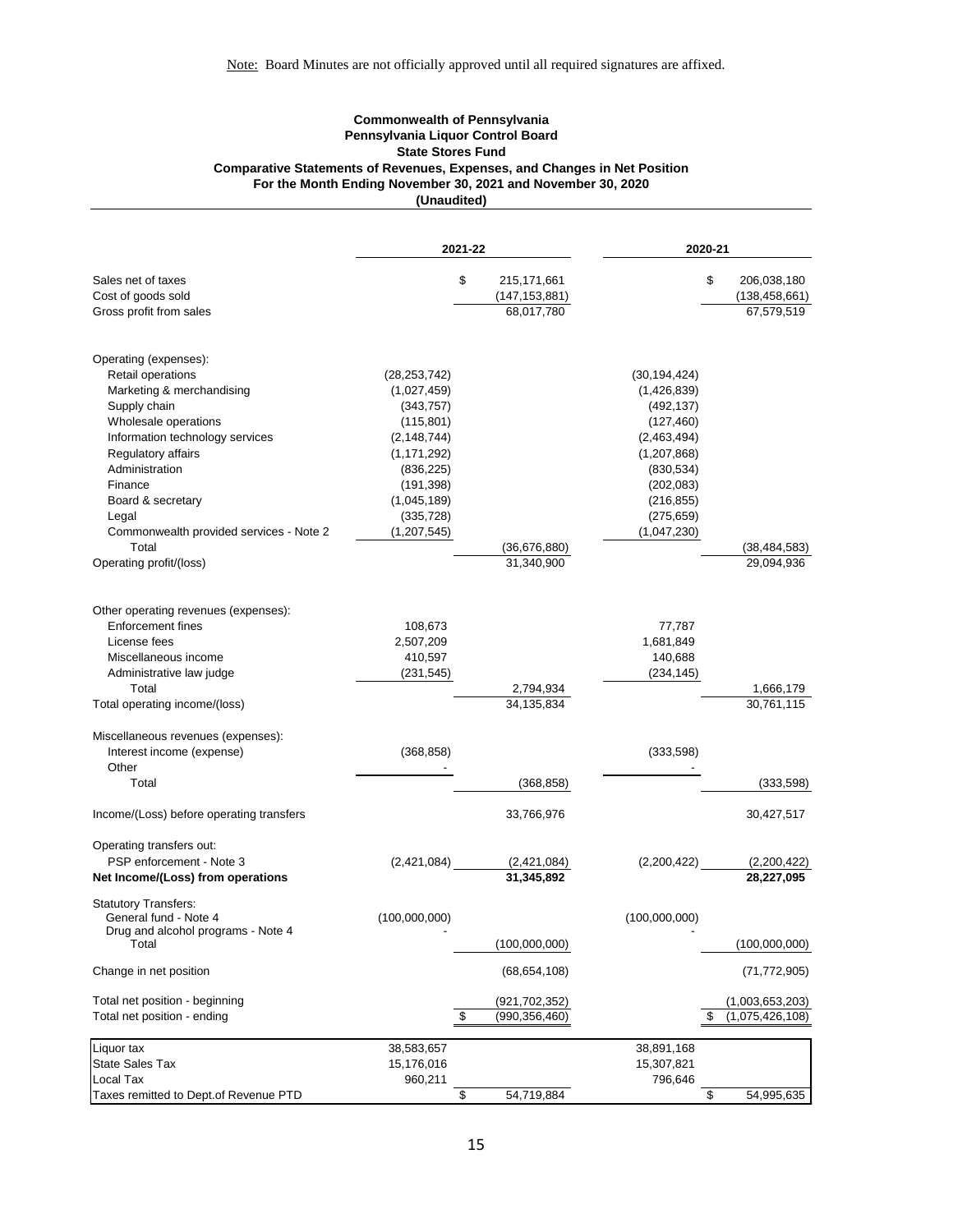#### **Commonwealth of Pennsylvania Pennsylvania Liquor Control Board State Stores Fund Comparative Statements of Revenues, Expenses, and Changes in Net Position For the Five Months Ending November 30, 2021 and November 30, 2020 (Unaudited)**

|                                                                 | 2021-22                      |    |                          |                             | 2020-21 |                           |  |
|-----------------------------------------------------------------|------------------------------|----|--------------------------|-----------------------------|---------|---------------------------|--|
| Sales net of taxes                                              |                              | \$ | 996,601,362              |                             | \$      | 939,374,966               |  |
| Cost of goods sold                                              |                              |    | (690, 832, 319)          |                             |         | (634, 396, 578)           |  |
| Gross profit from sales                                         |                              |    | 305,769,043              |                             |         | 304,978,388               |  |
| Operating (expenses):                                           |                              |    |                          |                             |         |                           |  |
| Retail operations                                               | (141, 852, 539)              |    |                          | (152, 023, 768)             |         |                           |  |
| Marketing & merchandising                                       | (3,406,806)                  |    |                          | (5,095,244)                 |         |                           |  |
| Supply chain                                                    | (1,733,341)                  |    |                          | (3,395,123)                 |         |                           |  |
| Wholesale operations<br>Information technology services         | (558, 620)                   |    |                          | (651, 921)                  |         |                           |  |
| Regulatory affairs                                              | (9,921,600)<br>(6, 178, 866) |    |                          | (11,323,283)<br>(6,984,973) |         |                           |  |
| Administration                                                  | (3,747,918)                  |    |                          | (3,985,211)                 |         |                           |  |
| Finance                                                         | (888, 041)                   |    |                          | (1,221,848)                 |         |                           |  |
| Board & secretary                                               | (3,836,311)                  |    |                          | (1, 120, 346)               |         |                           |  |
| Legal                                                           | (1,752,963)                  |    |                          | (1,453,194)                 |         |                           |  |
| Commonwealth provided services - Note 2                         | (6, 417, 950)                |    |                          | (6, 513, 452)               |         |                           |  |
| Total                                                           |                              |    | (180, 294, 955)          |                             |         | (193,768,363)             |  |
| Operating profit/(loss)                                         |                              |    | 125,474,088              |                             |         | 111,210,025               |  |
|                                                                 |                              |    |                          |                             |         |                           |  |
| Other operating revenues (expenses):                            |                              |    |                          |                             |         |                           |  |
| <b>Enforcement fines</b>                                        | 447,878                      |    |                          | 550,071                     |         |                           |  |
| License fees                                                    | 8,069,134                    |    |                          | 12,980,250                  |         |                           |  |
| Miscellaneous income                                            | 2,552,720                    |    |                          | 870,620                     |         |                           |  |
| Administrative law judge                                        | (1, 174, 504)                |    |                          | (1, 114, 105)               |         |                           |  |
| Total<br>Total operating income/(loss)                          |                              |    | 9,895,228<br>135,369,316 |                             |         | 13,286,836<br>124,496,861 |  |
|                                                                 |                              |    |                          |                             |         |                           |  |
| Miscellaneous revenues (expenses):<br>Interest income (expense) | (1,894,702)                  |    |                          | (1,610,408)                 |         |                           |  |
| Other                                                           | 46,420                       |    |                          |                             |         |                           |  |
| Total                                                           |                              |    | (1,848,282)              |                             |         | (1,610,408)               |  |
| Income/(Loss) before operating transfers                        |                              |    | 133,521,034              |                             |         | 122,886,453               |  |
| Operating transfers out:                                        |                              |    |                          |                             |         |                           |  |
| PSP enforcement - Note 3                                        | (12,589,156)                 |    | (12,589,156)             | (12,563,104)                |         | (12, 563, 104)            |  |
| Net Income/(Loss) from operations                               |                              |    | 120,931,878              |                             |         | 110,323,349               |  |
| <b>Statutory Transfers:</b><br>General fund - Note 4            | (100,000,000)                |    |                          | (100,000,000)               |         |                           |  |
| Drug and alcohol programs - Note 4                              |                              |    |                          |                             |         |                           |  |
| Total                                                           |                              |    | (100,000,000)            |                             |         | (100,000,000)             |  |
| Change in net position                                          |                              |    | 20,931,878               |                             |         | 10,323,349                |  |
| Total net position - beginning                                  |                              |    | (1,011,288,338)          |                             |         | (1,085,749,457)           |  |
| Total net position - ending                                     |                              | \$ | (990, 356, 460)          |                             | \$      | (1,075,426,108)           |  |
| Liquor tax                                                      | 178,680,016                  |    |                          | 170,347,922                 |         |                           |  |
| <b>State Sales Tax</b>                                          | 70,304,449                   |    |                          | 67,179,005                  |         |                           |  |
| Local Tax                                                       | 4,372,339                    |    |                          | 3,816,183                   |         |                           |  |
| Taxes remitted to Dept. of Revenue YTD                          |                              | \$ | 253,356,804              |                             | \$      | 241,343,110               |  |